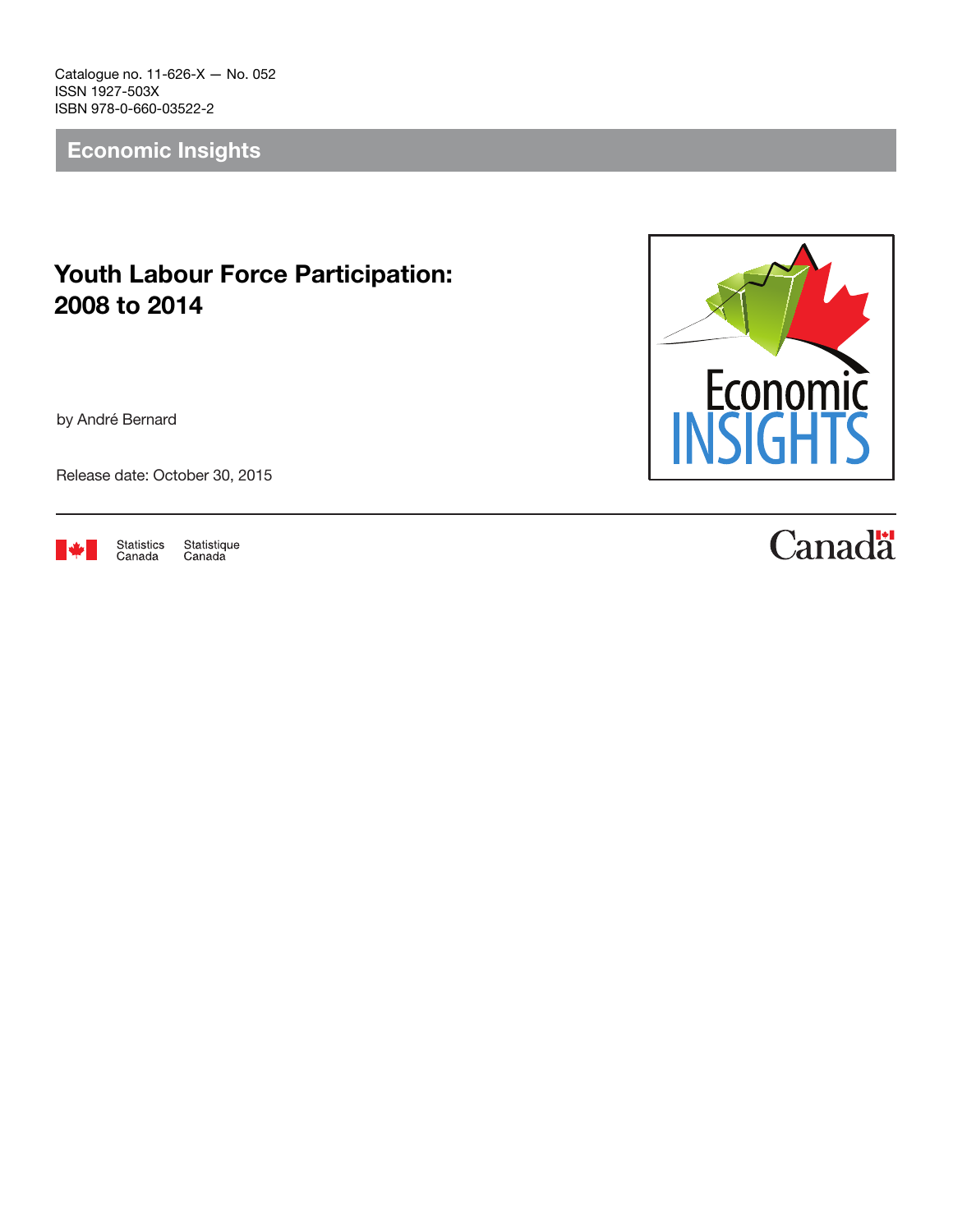## How to obtain more information

For information about this product or the wide range of services and data available from Statistics Canada, visit our website, [www.statcan.gc.ca.](http://www.statcan.gc.ca)

You can also contact us by

#### email at [infostats@canada.ca](mailto:infostats%40canada.ca?subject=)

telephone, from Monday to Friday, 8:30 a.m. to 4:30 p.m., at the following toll-free numbers:

| National telecommunications device for the hearing impaired<br>٠<br>Fax line |                | <b>Depository Services Program</b> |  |
|------------------------------------------------------------------------------|----------------|------------------------------------|--|
|                                                                              | 1-877-287-4369 |                                    |  |
|                                                                              | 1-800-363-7629 |                                    |  |
|                                                                              | 1-800-263-1136 | • Statistical Information Service  |  |

- Inquiries line 1-800-635-7943
- Fax line 1-800-565-7757
- 

## Standards of service to the public

Statistics Canada is committed to serving its clients in a prompt, reliable and courteous manner. To this end, Statistics Canada has developed standards of service that its employees observe. To obtain a copy of these service standards, please contact Statistics Canada toll-free at 1-800-263-1136. The service standards are also published on www.statcan.gc.ca under "Contact us" > "[Standards of service to the public](http://www.statcan.gc.ca/eng/about/service/standards)."

## Note of appreciation

Canada owes the success of its statistical system to a long-standing partnership between Statistics Canada, the citizens of Canada, its businesses, governments and other institutions. Accurate and timely statistical information could not be produced without their continued co-operation and goodwill.

Standard table symbols

The following symbols are used in Statistics Canada publications:

- . not available for any reference period
- .. not available for a specific reference period
- ... not applicable
- 0 true zero or a value rounded to zero
- $0<sup>s</sup>$  value rounded to 0 (zero) where there is a meaningful distinction between true zero and the value that was rounded
- <sup>p</sup> preliminary
- revised
- x suppressed to meet the confidentiality requirements of the *Statistics Act*
- $E$  use with caution
- F too unreliable to be published
- significantly different from reference category ( $p < 0.05$ )

Published by authority of the Minister responsible for Statistics Canada

© Minister of Industry, 2015

All rights reserved. Use of this publication is governed by the Statistics Canada [Open Licence Agreement](http://www.statcan.gc.ca/eng/reference/licence-eng.htm).

An [HTML version](http://www.statcan.gc.ca/pub/11-626-x/11-626-x2015052-eng.htm) is also available.

*Cette publication est aussi disponible en français*.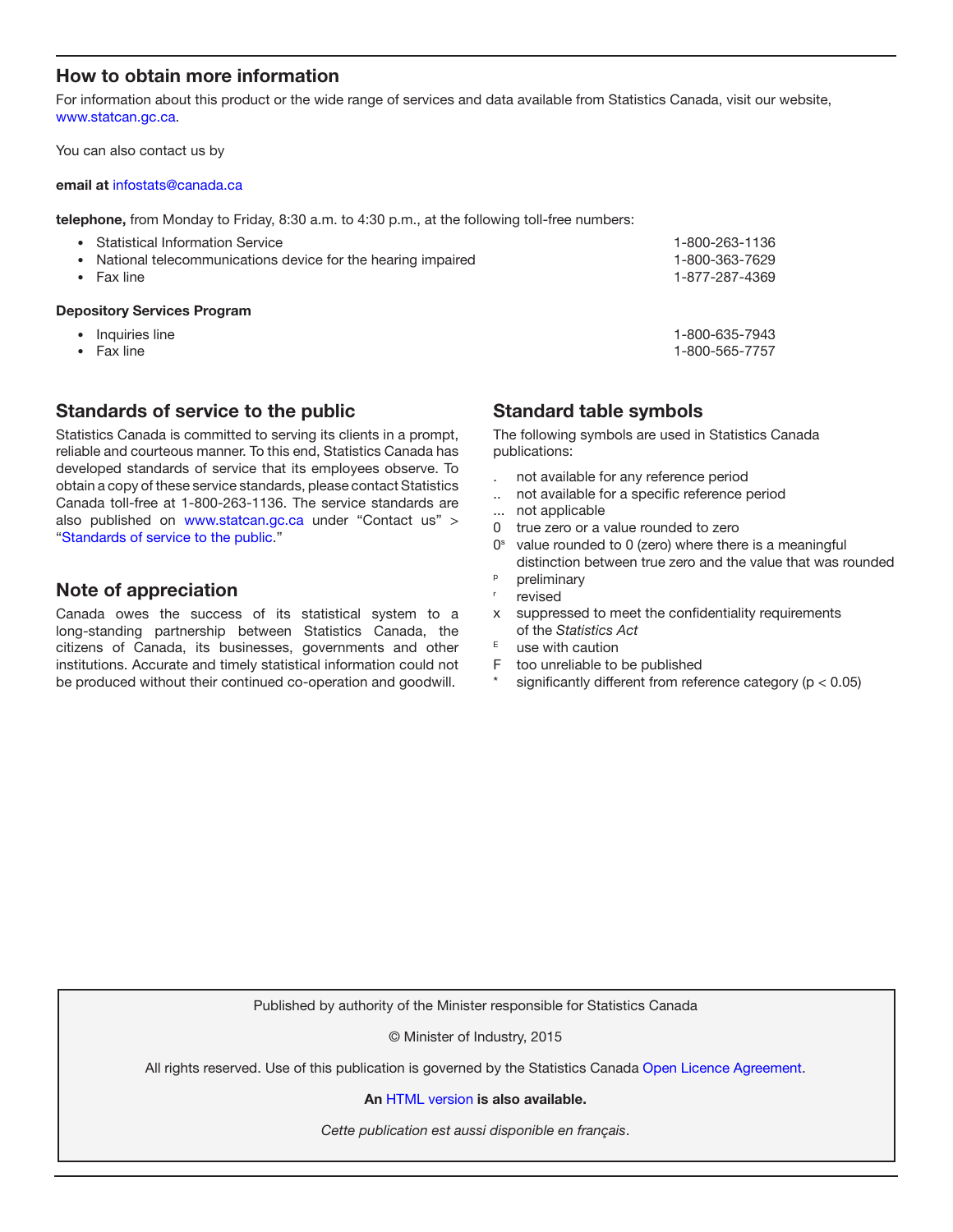

# **Youth Labour Force Participation: 2008 to 2014**

*by André Bernard, Analytical Studies Branch*

In this *Economic Insights* article, the decline in the youth labour force participation rate from 2008 to 2014 is decomposed, in an accounting framework, into components attributable to changes in school enrolment and in students' and non-students' labour force participation. The data are analyzed by sex, province and immigrant status. Changes in the composition of youth not in the labour force by student status and type of education pursued are also examined, as are changes in the percentage of youth who are neither in the labour force nor enrolled in full-time studies. The analysis is based on Statistics Canada's Labour Force Survey from 1976 to 2014.

The labour force participation rate of 15- to 24-year-olds (the percentage who are employed or seeking employment) declined from 67.3% in 2008 to 64.2% in 2014, reflecting a 3.8-percentagepoint drop from 2008 to 2012 followed by a slight increase (Chart 1). The decline was particularly pronounced among youth aged 15 to 19, whose participation rate fell 6.2 percentage points to 49.8% in 2014.

This was the first significant, prolonged decline in youth labour force participation since the early 1990s. From 1989 to 1997, the youth participation rate had fallen from 71.2% to 61.5% in the wake of the 1990-1992 recession and the slow labour market recovery that followed.

Youth labour force participation is generally negatively correlated with unemployment (Chart 1). When labour market conditions are less favourable, some young people may postpone labour market entry or pursue full-time studies without holding or seeking a job (Archambault and Grignon 1999; Beaudry, Lemieux and Parent 2000).<sup>1</sup>

The participation rate of 25- to 54-year-olds tends to be more stable, even during recessions (Chart 2). For example, it changed little during the 2008-2009 recession, decreasing 0.3 percentage points from 2008 to 2011.2 Workers of these ages are more likely to shift between employment and unemployment without leaving the labour force.





1. Archambault and Grignon (1999) show that the business cycle accounted for one-third to one-half of the decline in the youth participation rate from 1989 to 1996, and that it also accounted for part of the change in enrolment rates. In an analysis of the 1976-to-1998 period, Beaudry, Lemieux and Parent (2000) show that the business cycle influences the participation rate of non-students, but that the enrolment rate is primarily influenced by demographic factors. In a more recent analysis, Cheung, Granovsky and Velasco (2015) show that the share of youth who attend school is moderately correlated with the unemployment rate. Fortin and Fortin (1999) show that the participation rate of youth and core-age workers varies depending on macroeconomic conditions.

2. The 0.3 percentage point decline in Canada reflected a 0.8 point decline among men and a 0.3 point increase among women. In the United States, unlike Canada, the participation rate of 25- to 54-year-olds decreased substantially in the wake of the recession from 2007 to 2009. Erceg and Levin (2013) provide an analysis of the contribution of cyclical factors to this decrease. Dennet and Modestino (2013) present a detailed analysis of trends in the participation rate of youth in the United States since the last recession.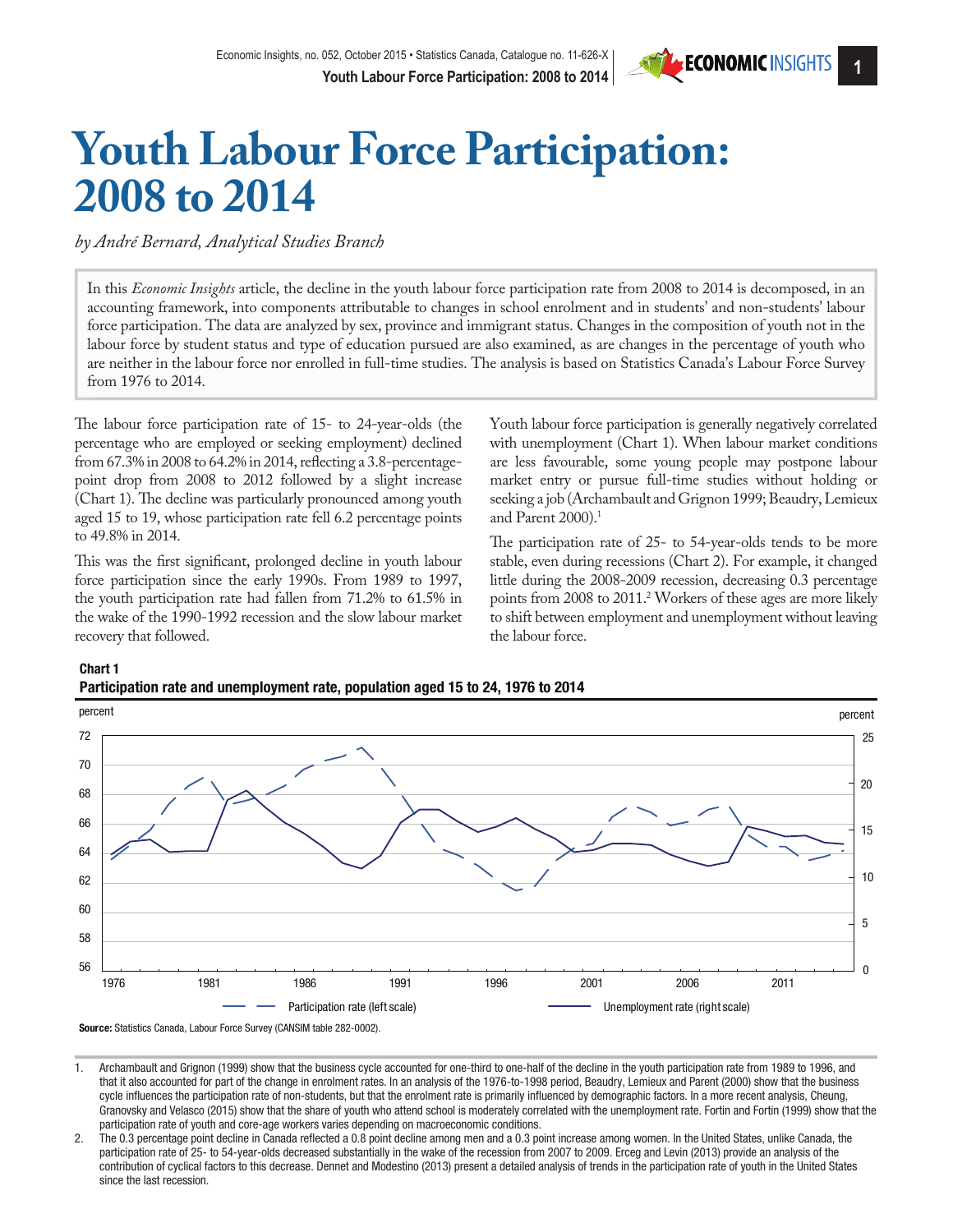





Source: Statistics Canada, Labour Force Survey (CANSIM table 282-0002).

Analyzing trends in participation rates helps put changes in other labour market indicators, such as the unemployment rate, in context.3 For example, a decline in the unemployment rate resulting from transitions from unemployment to employment would not have the same interpretation as a decline in unemployment due to transitions out of the labour force.

Various factors can drive changes in the youth participation rate, resulting in different interpretations of these changes (Cheung, Granovsky and Velasco 2015). Because students usually participate less in the labour market than non-students, an increase in school enrolment alone can lower the participation rate.

A decline in youth labour force participation can also be attributed to a decline in the labour force participation of students, if they become less willing to combine studies and work.

Alternatively, a decline in the youth participation rate can reflect a decrease in labour force participation among non-students. Such a decline could be a concern, in that it would be driven by young people who would not be acquiring human capital at school, and would raise the proportion who are neither in the labour force nor enrolled in full-time studies.

The purpose of this analysis is to decompose, in an accounting framework, the decline in the youth participation rate from 2008 to 2014 into components attributable to changes in school enrolment and to changes in students' and non-students' participation rates.4 Changes in the percentage of youth who are neither in the labour force nor enrolled in full-time studies are also examined, as are changes in the composition of youth not in the labour force by student status and type of education.

Given the substantial differences in school attendance between the 15- to 19-year-olds and 20- to 24-year-olds, these two age groups are analyzed separately. Results by immigrant status, sex and province are also presented. The results are compared with those from 1989 to 1997—the last prolonged decline in youth labour force participation.

The data are from Statistics Canada's Labour Force Survey (LFS) from 1976 to 2014. The analysis focuses on the periods from 2008 to 2014 and from 1989 to 1997.

As in Beaudry, Lemieux and Parent (2000) and Jennings (1998), annual data presented in the remainder of this paper refer to averages for the months of January to April and September to December. The summer months were excluded because of difficulties in identifying students in temporary summer jobs and non-students participating in the labour force on an ongoing basis.5

Enrolled students are defined as full-time students; as in Jennings (1998), part-time students are not considered to be enrolled. To be a labour force participant, a young person must be employed (full- or part-time<sup>6</sup>) or seeking employment.<sup>7</sup>

<sup>3.</sup> For example, see Bernard (2013).

The methodology is presented in the Appendix.

<sup>5.</sup> As illustrated in Chart A.1 in the Appendix, annual participation rates calculated based on months of school attendance are slightly lower than rates calculated based on 12 months, and the trends are the same.

<sup>6.</sup> See Morissette, Hou and Schellenberg (2015) for an analysis on trends in full-time employment.

<sup>7.</sup> Individuals who were temporarily laid-off or who are about to start a new job are also considered as part of the labour force.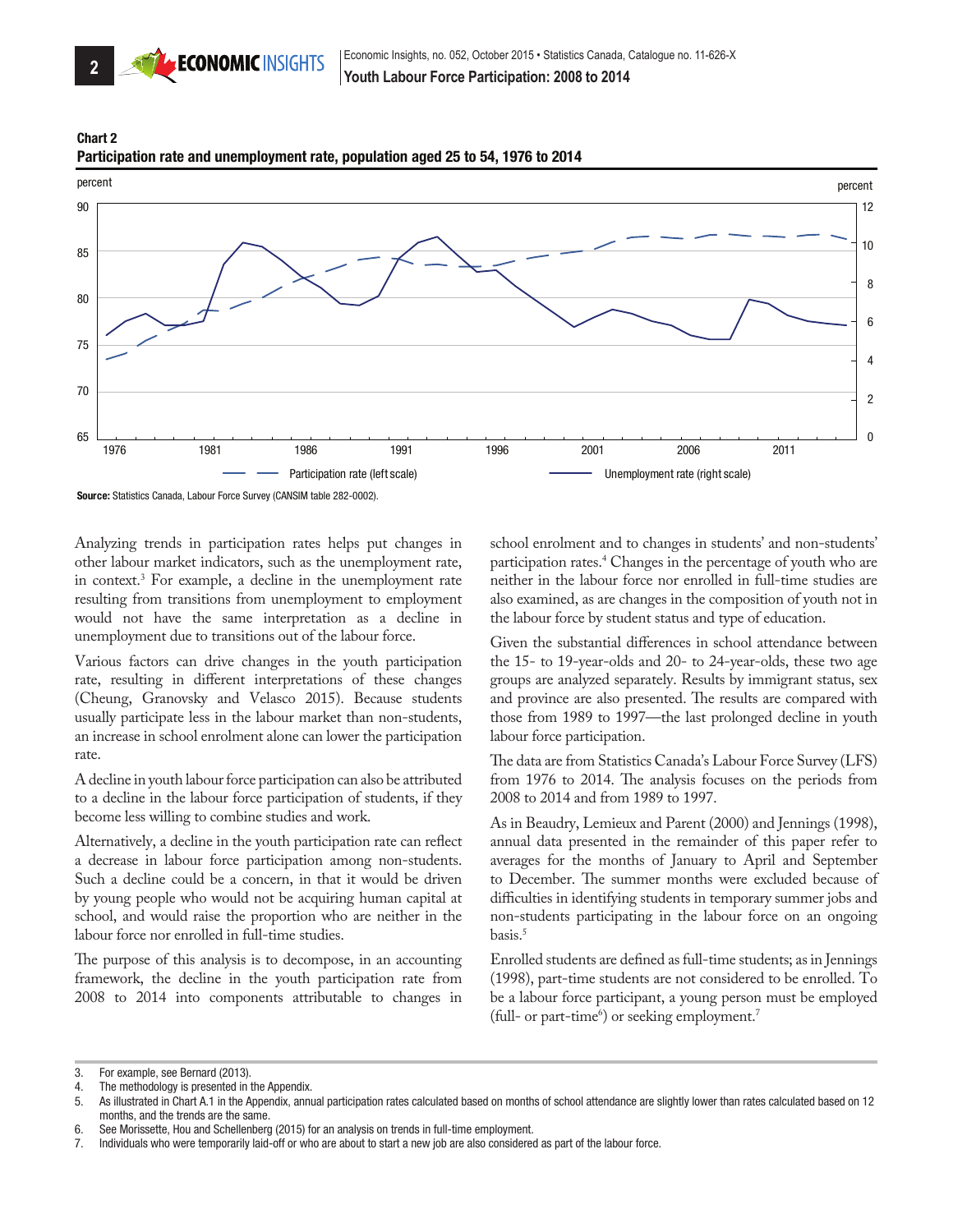

### **Lower labour force participation of students explained most of decline in the participation rate among 15- to 19-year-olds**

From 2008 to 2014, the participation rate of 15- to 19-yearolds fell 6.1 percentage points to 46.4%. Most of this decrease (70%) was attributable to lower labour force participation among students (Chart 3, Table 1). The participation rate of students thus fell from 44.8% in 2008 to 39.4% in 2014.8

Increased school enrolment accounted for 16% of the decline in the participation rate of 15- to 19-year-olds; a decrease in labour force participation among non-students accounted for 14%.

The percentage of youth aged 15 to 19 who were neither in the labour force nor enrolled in full-time studies changed little over this period and stood at 4.2% in 2014.

From 1989 to 1997, the participation rate of 15- to 19-year-olds had fallen 11.7 percentage points to 43.3%, almost double the decline between 2008 and 2014. The reasons for the earlier drop were similar to those for the more recent one. Lower labour force participation among students accounted for 69% of the decrease; the remainder was the result of a higher enrolment rate (19%) and lower labour force participation among non-students (10%).

## **Higher enrolment rates and lower labour force participation among non-students explained the decline in the participation rate of 20- to 24-year-olds**

From 2008 to 2014, the participation rate of 20- to 24-year-olds fell 2.2 percentage points to 73.7%.<sup>9</sup>

Most (57%) of the decline was explained by increased enrolments.10 The remainder was the result of a decline in the participation rate of those not enrolled. The labour force participation of students changed little and did not contribute significantly to the decrease in the participation rate in this age group.

Owing to these trends, the percentage of 20- to 24-year-olds who were neither in the labour force nor enrolled in full-time studies rose from 7.5% in 2008 to 8.0% in 2014.

From 1989 to 1997, almost all (90%) of the 6.4-percentagepoint decline in the participation rate of 20- to 24-year-olds, which then went from 79.1% to 72.7%, was explained by an increase in the enrolment rate. This rate increased significantly over the period, from 21.6% to 33.9%, reflecting both structural (Beaudry, Lemieux and Parent 2000) and cyclical (Archambault and Grignon 1999) factors.

## Chart 3 Changes in labour force participation rate, by cause, population aged 15 to 19 and 20 to 24, 1989 to 1997 and 2008 to 2014



- Numbers may not add up to totals because of rounding.
- 10. For all 15- to 24-year-olds, enrolment rates accounted for 19% of the decrease in the labour force participation rate from 2008 to 2014 (data not reported). Using an approach similar to the one in this study, Cheung, Granovsky and Velasco (2015) show that 9% of the decrease in the participation rate of youth aged 15- to 24- year-olds from 2007 to 2014 is the result of an increase in enrolment rates. The lowest percentage obtained in the study by Cheung, Granovsky and Velasco (2015) is attributable to the choice of reference year and the inclusion of part-time students as enrolled students.

<sup>8.</sup> Charts A.2 and A.3 in the Appendix show the trends from 1976 to 2014 in the participation rates of students and non-students and the enrolment rates of youth in the 15-to-19 and 20-to-24 age groups.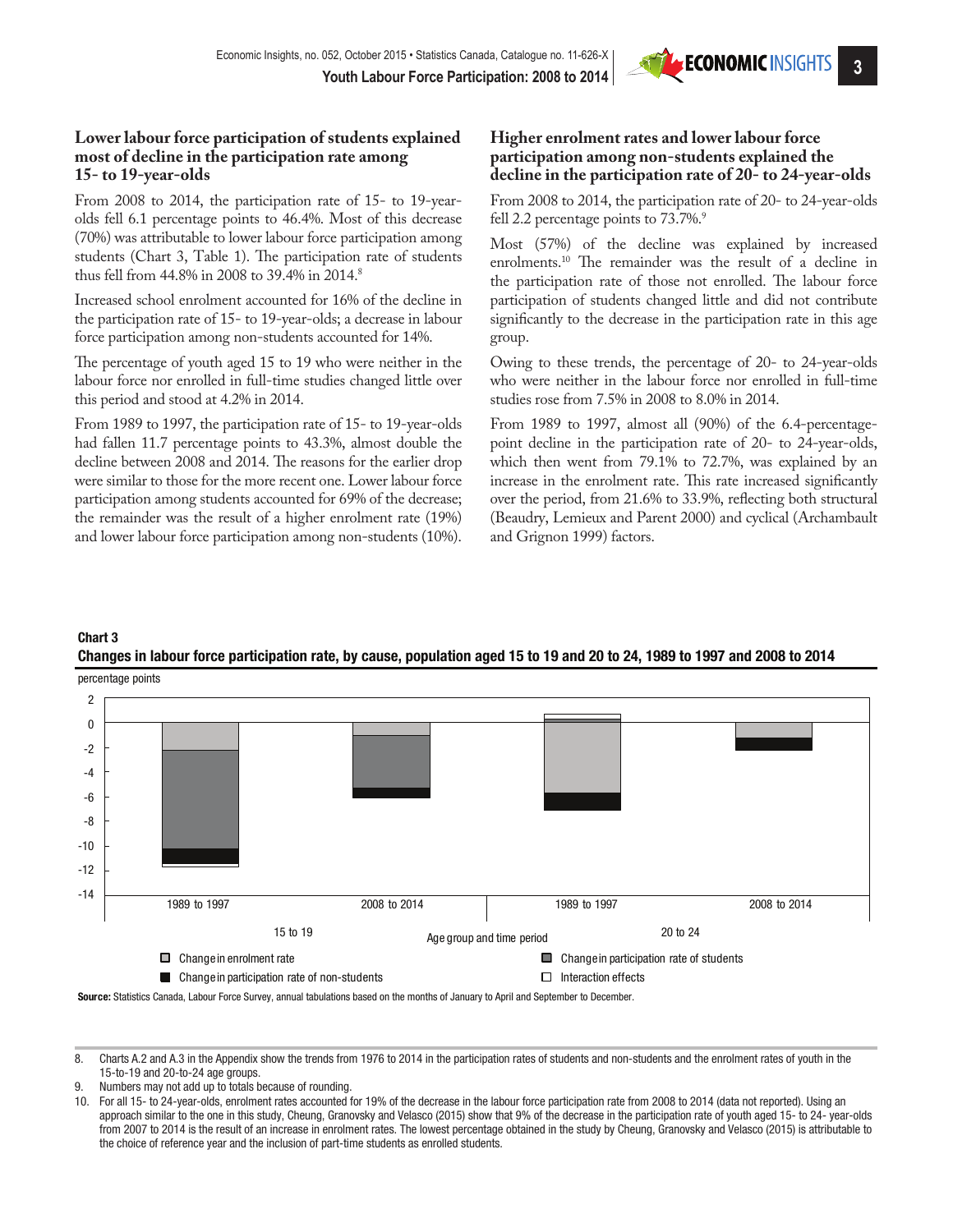

#### Table 1

#### Participation rate and enrolment rate, population aged 15 to 19 and 20 to 24, 1989 to 1997 and 2008 to 2014

|                                                 | 1989    | 1997 | Change               | 2008    | 2014 | Change               |
|-------------------------------------------------|---------|------|----------------------|---------|------|----------------------|
|                                                 | percent |      | percentage<br>points | percent |      | percentage<br>points |
| <b>Aged 15 to 19</b>                            |         |      |                      |         |      |                      |
| Participation rate                              | 55.0    | 43.3 | $-11.7$              | 52.5    | 46.4 | $-6.1$               |
| Enrolment rate                                  | 76.2    | 82.1 | 5.9                  | 78.9    | 81.5 | 2.6                  |
| Participation rate (students)                   | 46.3    | 35.8 | $-10.5$              | 44.8    | 39.4 | $-5.4$               |
| Participation rate (non-students)               | 82.9    | 78.1 | $-4.9$               | 81.3    | 77.3 | $-4.0$               |
| Percentage neither in labour force nor enrolled | 4.1     | 3.9  | $-0.1$               | 4.0     | 4.2  | 0.2                  |
| <b>Aged 20 to 24</b>                            |         |      |                      |         |      |                      |
| Participation rate                              | 79.1    | 72.7 | $-6.4$               | 75.8    | 73.7 | $-2.2$               |
| Enrolment rate                                  | 21.6    | 33.9 | 12.4                 | 34.2    | 37.6 | 3.3                  |
| Participation rate (students)                   | 42.7    | 44.2 | 1.5                  | 51.2    | 51.2 | $-0.1$               |
| Participation rate (non-students)               | 89.1    | 87.3 | $-1.8$               | 88.6    | 87.2 | $-1.4$               |
| Percentage neither in labour force nor enrolled | 8.6     | 8.4  | $-0.2$               | 7.5     | 8.0  | 0.5                  |

Source: Statistics Canada, Labour Force Survey, annual tabulations based on the months of January to April and September to December.

## **Like their Canadian-born counterparts, immigrants aged 15 to 19 were less likely to combine studies and labour force participation**

Participation rates of young immigrants are generally lower than those of their Canadian-born counterparts. This is largely because young immigrants are more likely to attend school and less likely to combine studies and labour force participation, especially at ages 15 to 19.

From 2008 to 2014, the labour force participation declined among both young immigrants and Canadian-born youth (Chart 4, Table 2).11

Among young immigrants aged 15 to 19, the participation rate fell 7.3 percentage points to 32.2% in 2014. The decline in labour force participation of students explained 81% of this decrease. For their Canadian-born counterparts, this factor was also the most important.

Among Canadian-born youth aged 15 to 19, the labour force participation of non-students declined, which contributed to the decline in the participation rate. Among immigrants, however, it increased, which helped mitigate the decline in the participation rate for this group.

#### Chart 4



Changes in labour force participation rate, by cause, Canadian-born and immigrant population aged 15 to 19 and 20 to 24, 2008 to 2014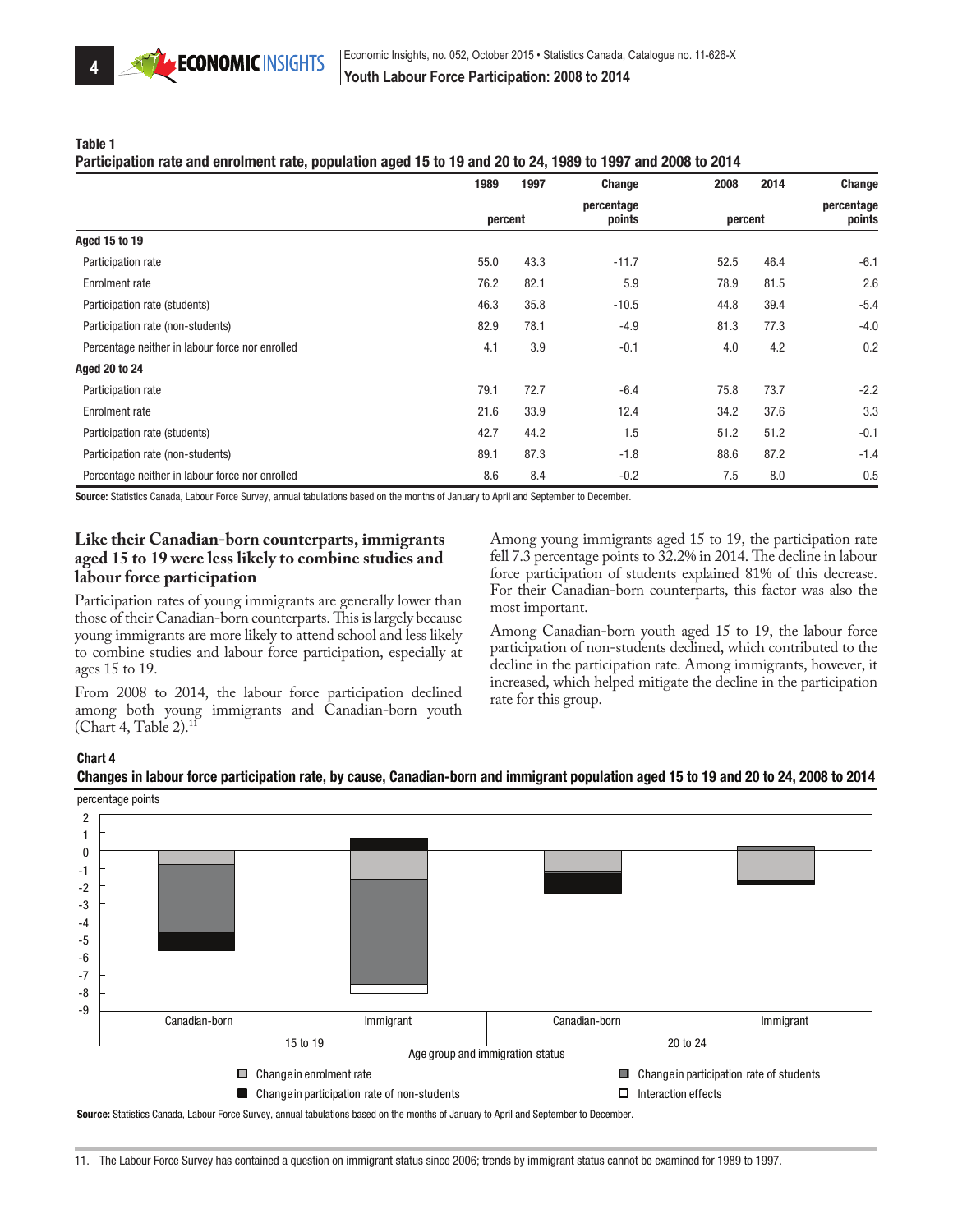Table 2

#### Participation rate and enrolment rate, Canadian-born and immigrant population aged 15 to 19 and 20 to 24, 2008 to 2014

|                                                 |         | <b>Canadian-born</b> |                      |         | <b>Immigrants</b> |                      |
|-------------------------------------------------|---------|----------------------|----------------------|---------|-------------------|----------------------|
|                                                 | 2008    | 2014                 | <b>Change</b>        | 2008    | 2014              | Change               |
|                                                 | percent |                      | percentage<br>points | percent |                   | percentage<br>points |
| Aged 15 to 19                                   |         |                      |                      |         |                   |                      |
| Participation rate                              | 54.0    | 48.4                 | $-5.6$               | 39.5    | 32.2              | $-7.3$               |
| Enrolment rate                                  | 78.2    | 80.5                 | 2.3                  | 84.5    | 88.6              | 4.1                  |
| Participation rate (students)                   | 46.2    | 41.4                 | $-4.8$               | 33.4    | 26.4              | $-7.0$               |
| Participation rate (non-students)               | 81.9    | 77.3                 | $-4.7$               | 73.0    | 77.8              | 4.7                  |
| Percentage neither in labour force nor enrolled | 3.9     | 4.4                  | 0.5                  | 4.2     | 2.5               | $-1.6$               |
| <b>Aged 20 to 24</b>                            |         |                      |                      |         |                   |                      |
| Participation rate                              | 77.3    | 75.0                 | $-2.3$               | 66.9    | 65.3              | $-1.6$               |
| Enrolment rate                                  | 32.9    | 36.1                 | 3.2                  | 42.6    | 46.9              | 4.3                  |
| Participation rate (students)                   | 52.7    | 52.5                 | $-0.2$               | 44.1    | 44.7              | 0.5                  |
| Participation rate (non-students)               | 89.3    | 87.7                 | $-1.6$               | 83.9    | 83.6              | $-0.3$               |
| Percentage neither in labour force nor enrolled | 7.2     | 7.9                  | 0.7                  | 9.3     | 8.7               | $-0.5$               |

Source: Statistics Canada, Labour Force Survey, annual tabulations based on the months of January to April and September to December.

## **Decline in labour force participation of immigrants aged 20 to 24 reflects higher enrolment**

From 2008 to 2014, the participation rate of immigrants aged 20 to 24 fell slightly from 66.9% to 65.3%. The decline was entirely the result of increased school enrolment, which rose from 42.6% to 46.9%. Among their Canadian-born counterparts, this factor accounted for slightly more than half the decline in the participation rate.

Among both 15- to 19-year-olds and 20- to 24-year-olds, the percentage of immigrants neither in the labour force nor enrolled in full-time studies declined, in contrast to an increase among the Canadian-born. Thus, the increase among young Canadians overall would have been greater if immigrants had not been included.

## **Greatest declines in labour force participation at ages 15 to 19 in Western Canada**

From 2008 to 2014, similar declines were observed in the participation rates of young men and women aged 15 to 19. In both cases, the decreases were driven by lower labour force participation among students.

However, there were notable differences between provinces. Declines in labour force participation at ages 15 to 19 were larger in the Prairie Provinces and British Columbia, and smaller in Quebec. Decreases in Ontario and the Atlantic provinces were closer to the national average (Chart 5, Table A.1 in Appendix).

In the Prairie Provinces, from 2008 to 2014, the participation rate of 15- to 19-year-olds fell 9.4 percentage points to 50.0%. Three-quarters of this decline was the result of lower labour force participation among students. In British Columbia, the participation rate fell 8.1 percentage points to 45.2%; 80% of this drop was the result of lower labour force participation among students.

Only in British Columbia did the enrolment rate of 15- to 19-year-olds decline. The rate had risen from 76.0% in 2008 to 77.8% in 2013, but then fell to 73.9% in 2014. The net decrease in the enrolment rate created upward pressure on the participation rate. At the same time, non-students' participation rate fell sharply, from 83.5% to 73.5%.

As a result, the percentage of 15- to 19-year-olds in British Columbia who were neither in the labour force nor enrolled in full-time studies increased from 4.0% to 6.9%. By contrast, the percentage changed little in Canada as a whole.

From 2008 to 2014, the participation rate of Quebec youth aged 15 to 19 fell 2.6 percentage points from 53.4% to 50.8%. This decrease was less than half that of Canada as a whole.

The factors behind the decline in Quebec differ from those for the country overall. In Quebec, 76% of the decrease in labour force participation was the result of higher enrolment rates, whereas this factor accounted for 16% of the decline in the participation rate for Canada.

Quebec students aged 15 to 19 were about as likely to participate in the labour force in 2014 as in 2008. This contrasts with Canada as a whole, where the decline in students' labour force participation was the main factor behind the decrease in the participation rate.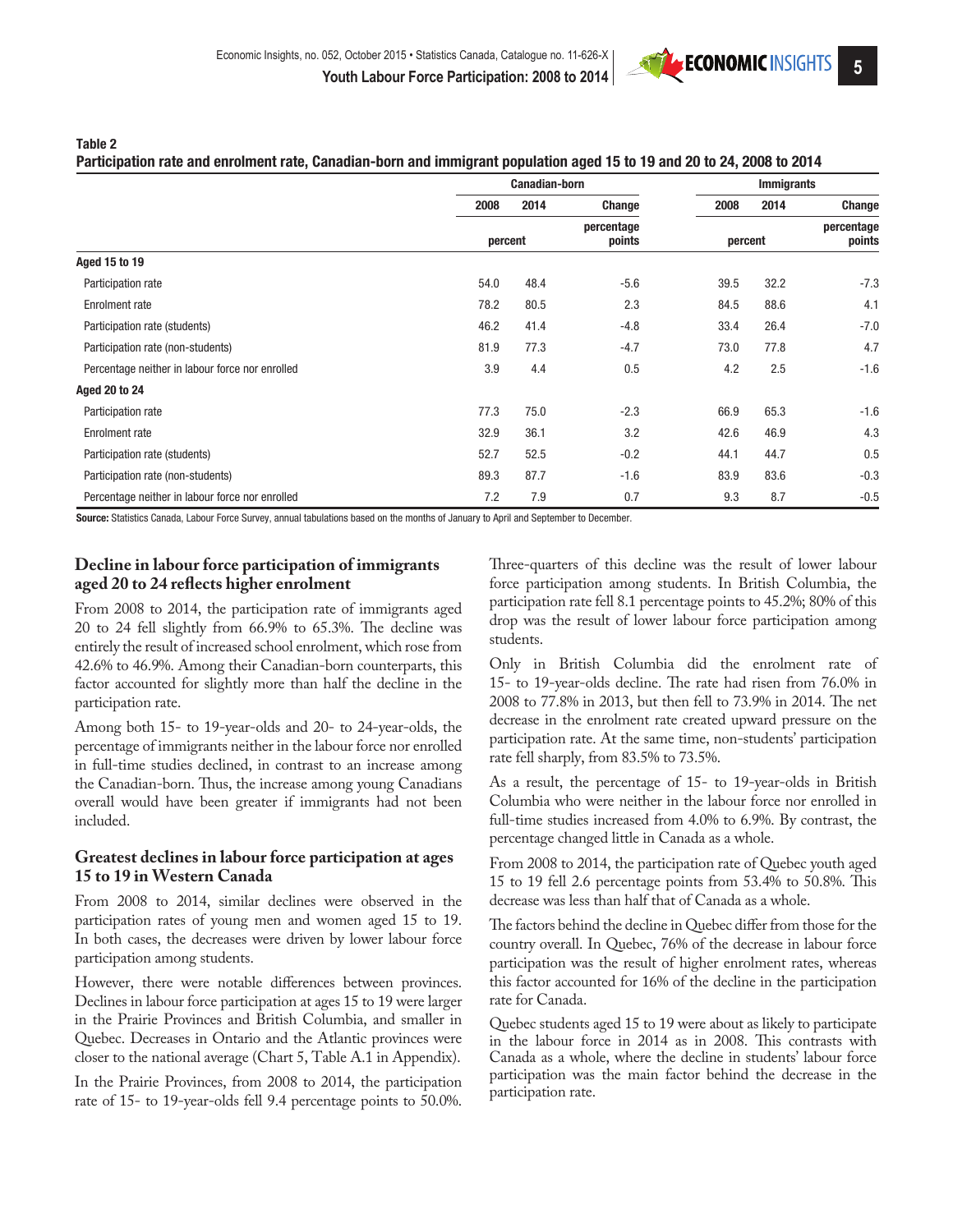

percentage points





Source: Statistics Canada, Labour Force Survey, annual tabulations based on the months of January to April and September to December

## **Trends among 20- to 24-year-olds differed significantly by sex and province**

From 2008 to 2014, the participation rate of young men aged 20 to 24 fell from 78.2% to 74.9%, a 3.3-percentage-point decline driven almost equally by lower labour force participation among non-students and by an increase in enrolment (Chart 6, Table A.2 in Appendix).

The decrease in the women's participation rate was smaller. It went from 73.4% to 72.4% over the period. The women's enrolment rate rose, and labour force participation among non-students declined, which created downward pressure on the participation rate. However, an increase in the labour force participation of female students mitigated the decline in the participation rate.

From 2008 to 2014, British Columbia and the Prairie Provinces recorded the greatest declines in labour force participation among 20- to 24-year-olds. The rate increased in the Atlantic Provinces, and declined to a lesser extent in Quebec than in the rest of Canada. In Ontario, the decrease in the participation rate was similar to the national average.

In British Columbia, the participation rate of 20- to 24-year-olds declined 4.2 percentage points to 72.0%, the largest decrease of any region in the country. Unlike Canada as a whole, where rising enrolment was behind most of the decline in labour force participation, in British Columbia, the main factor was the decrease in non-students' labour force participation.

Consequently, the percentage of 20- to 24-year-olds in British Columbia who were neither in the labour force nor enrolled in full-time studies increased the most: from 6.4% in 2008 to 8.6% in 2014.

In the Prairie Provinces, the participation rate of 20- to 24-year-olds fell 3.5 percentage points to 77.4%, a decrease greater than the national average. About half this drop was the result of lower labour force participation among non-students; the remainder was mainly the result of increased enrolment.

Quebec recorded a more modest decline in the participation rate of 20- to 24-year-olds: from 76.5% in 2008 to 75.7% in 2014. An increase in enrolment, and to a lesser extent, a decrease in non-students' labour force participation contributed to the decline. At the same time, students' labour force participation increased, which created upward pressure on the participation rate.

The Atlantic Provinces were the only region where the participation rate increased among 20- to 24-year-olds from 2008 to 2014, rising by one percentage point to 73.6%. Almost all of this increase was the result of an increase in non-students' labour force participation.

Thus, although this factor contributed to a decrease in the participation rate elsewhere, especially British Columbia, it contributed to an increase in the participation rate in the Atlantic Provinces.

#### **More high school graduates pursuing university studies**

The decrease in labour force participation among 15- to 24-year-olds<sup>12</sup> from 2008 to 2014 implies an increase in the share of young people not in the labour force. This section focuses on changes in the composition of that group by student status, educational attainment and type of institution attended.

<sup>12.</sup> In this section, 15- to 19-year-olds and 20- to 24-year-olds are not analyzed separately, given that numbers for some types of education are not sufficient in the two age groups.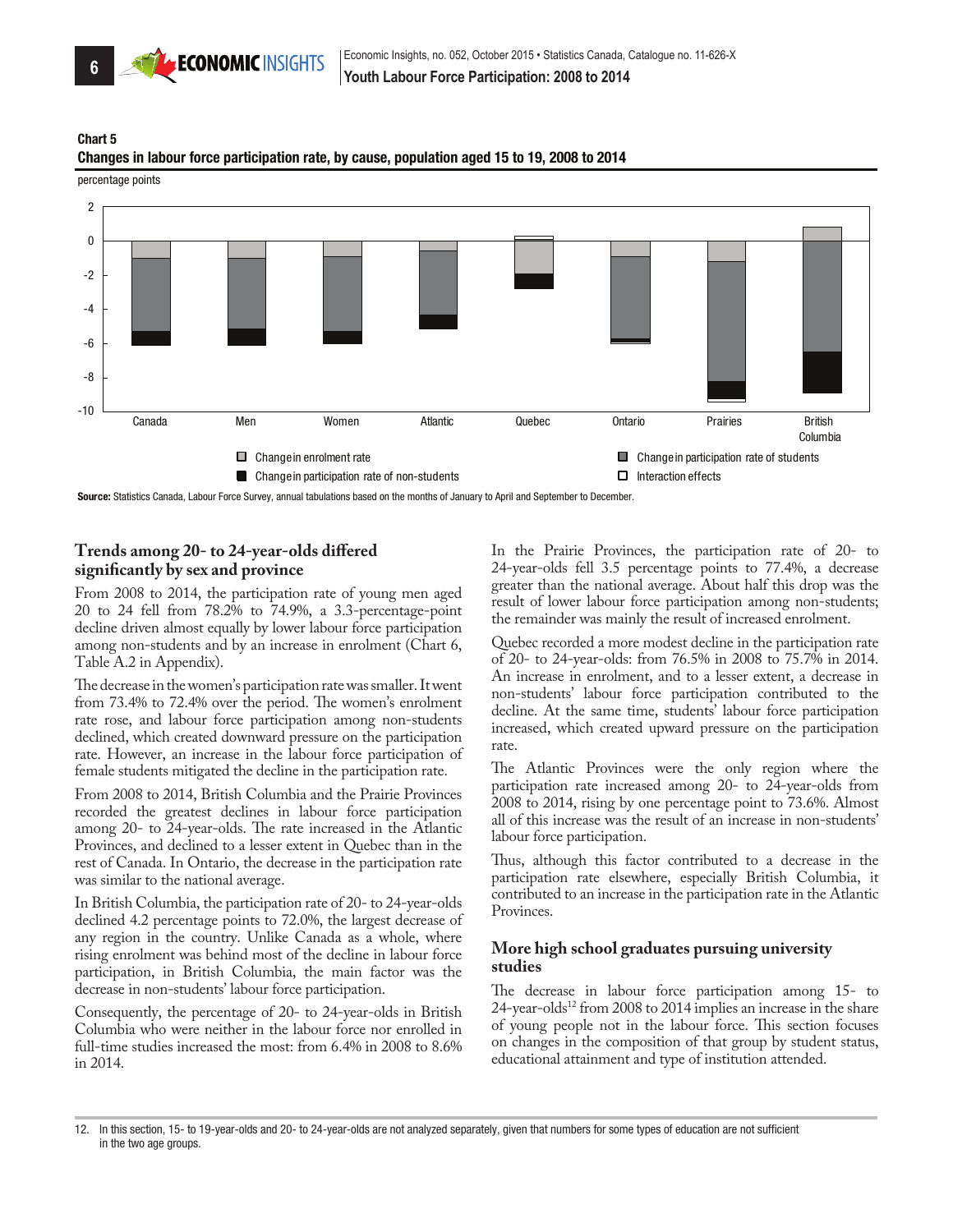





Source: Statistics Canada, Labour Force Survey, annual tabulations based on the months of January to April and September to December.

From 2008 to 2014, the percentage of 15- to 24-year-olds not in the labour force who were students changed little; in 2014, the figure was 84.0%. During the earlier period from 1990 to 1997, this percentage had increased<sup>13</sup> from  $79.7\%$  to 85.4% (Table 3).

There were, however, changes from 2008 to 2014 in the composition of students not in the labour force. Compared to 2008, these people were more likely to be high school graduates pursuing university studies and less likely to be high school students not yet having earned their diploma. These trends are reverse from those observed from 1990 to 1997.14

The percentage of students not in the labour force who were university graduates obtaining an additional degree did not increase: the 2014 figure was 3.1%, almost the same as in 2008. Therefore, continuation of university studies among some university graduates did not contribute significantly to the decline in the youth participation rate.

#### Table 3

| Composition of population aged 15 to 24 who are not in the labour force, 1990 to 1997 and 2008 to 2014 |  |  |  |  |  |  |  |  |  |
|--------------------------------------------------------------------------------------------------------|--|--|--|--|--|--|--|--|--|
|--------------------------------------------------------------------------------------------------------|--|--|--|--|--|--|--|--|--|

|                                                            | 1990  | 1997    | 2008  | 2014  |
|------------------------------------------------------------|-------|---------|-------|-------|
|                                                            |       | percent |       |       |
| Youth aged 15 to 24 not in the labour force who are        |       |         |       |       |
| Not enrolled                                               | 20.3  | 14.6    | 16.0  | 16.0  |
| Enrolled                                                   | 79.7  | 85.4    | 84.0  | 84.0  |
| Total                                                      | 100.0 | 100.0   | 100.0 | 100.0 |
| Composition of enrolled population not in the labour force |       |         |       |       |
| Non-high school graduates, in high school                  | 55.4  | 57.1    | 51.0  | 47.1  |
| High school graduates, in college or CEGEP                 | 4.1   | 3.4     | 3.8   | 5.3   |
| High school graduates, in university                       | 3.6   | 2.8     | 6.1   | 9.9   |
| College or CEGEP graduates, in college or CEGEP            | 10.6  | 10.6    | 8.6   | 7.6   |
| College or CEGEP graduates, in university                  | 17.8  | 15.5    | 17.6  | 17.0  |
| University graduates, in university                        | 1.9   | 2.0     | 3.2   | 3.1   |
| <b>Other</b>                                               | 6.6   | 8.5     | 9.7   | 10.1  |
| Total                                                      | 100.0 | 100.0   | 100.0 | 100.0 |

Source: Statistics Canada, Labour Force Survey, annual tabulations based on the months of January to April and September to December.

13. Because the LFS educational attainment question was revised in 1990, it is not possible to analyze changes since 1989.

14. The difference between trends from 1990 to 1997 and trends from 2008 to 2014 may, in part, reflect changes in the age distribution of the 15-to-24 age group. For example, from 1990 to 1997, the share of 15- to 19-year-olds rose from 48.0% to 50.3%; from 2008 to 2014, it fell from 49.8% to 46.4%.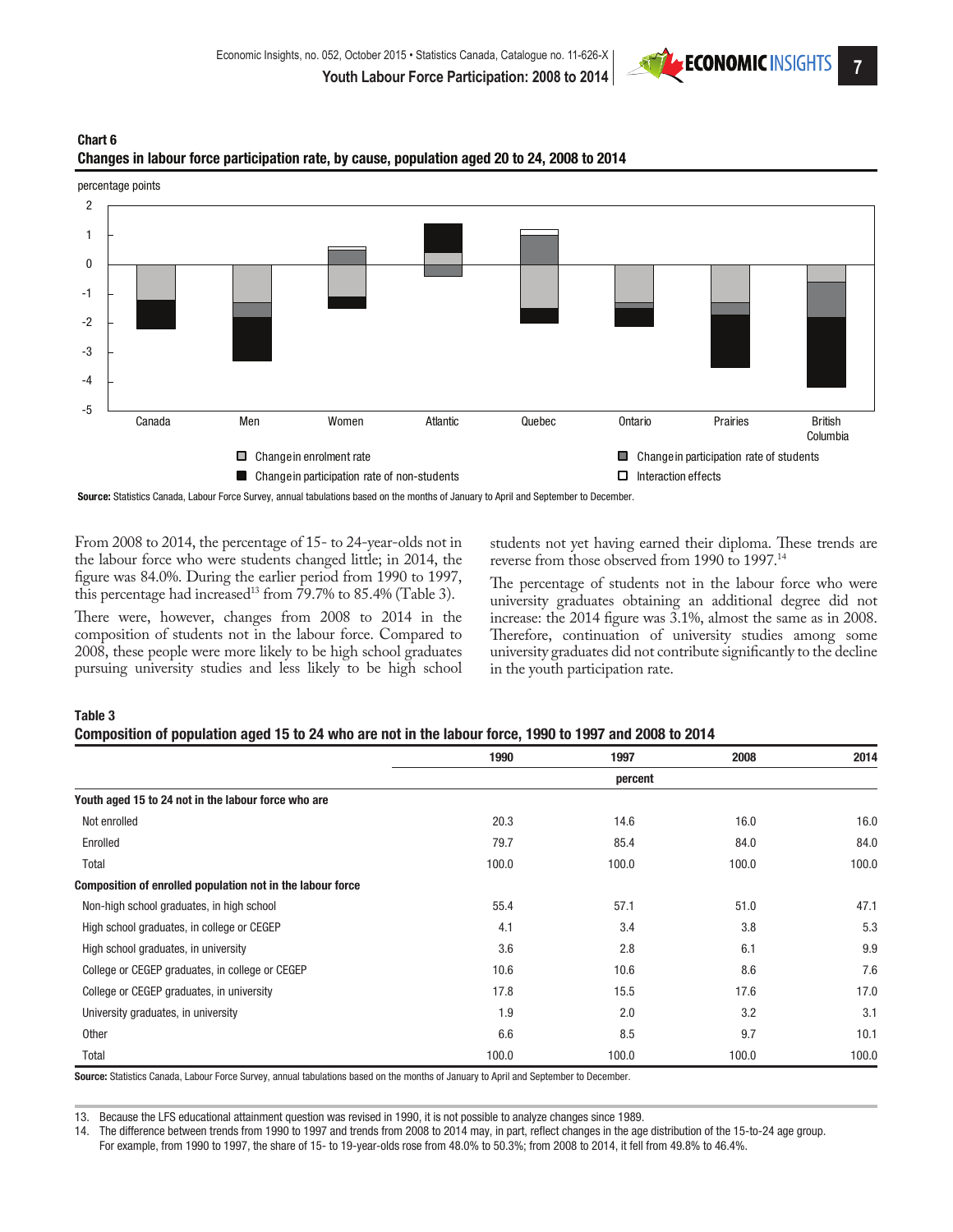

#### **Summary**

The main purpose of this paper was to decompose the decline in labour force participation among 15- to 24-year-olds from 2008 to 2014 into components attributable to changes in school enrolment and in students' and non-students' labour force participation.

For 15- to 19-year-olds, the decrease was mainly the result of the decline in the labour force participation of students. At ages 20 to 24, the decline was the result of higher enrolment rates and lower labour force participation among non-students. Consequently, the percentage who are neither in the labour force nor enrolled in full-time studies rose more among 20- to 24-year-olds than among 15- to 19-year-olds.

Declines in labour force participation occurred among both young immigrants and the Canadian-born. However, the factors behind the decreases differed and the percentage neither in the labour force nor enrolled in full-time studies declined among immigrants, while it increased among their Canadian-born counterparts.

For both 15- to 19-year-olds and 20- to 24-year-olds, the greatest decreases in labour force participation were in the Prairie Provinces and British Columbia. The percentage of youth neither in the labour force nor enrolled in full-time studies rose more in British Columbia than in the rest of Canada.

The smallest decreases in the participation rate of young people were in Quebec. The Atlantic Provinces was the only region where the labour force participation of 20- to 24-year-olds increased.

Trends from 2008 to 2014 in the participation rates of men and women aged 15 to 19 differed little. However, at ages 20 to 24, women's participation rate declined less than did men's.

Youth not in the labour force were as likely to be full-time students in 2014 as in 2008.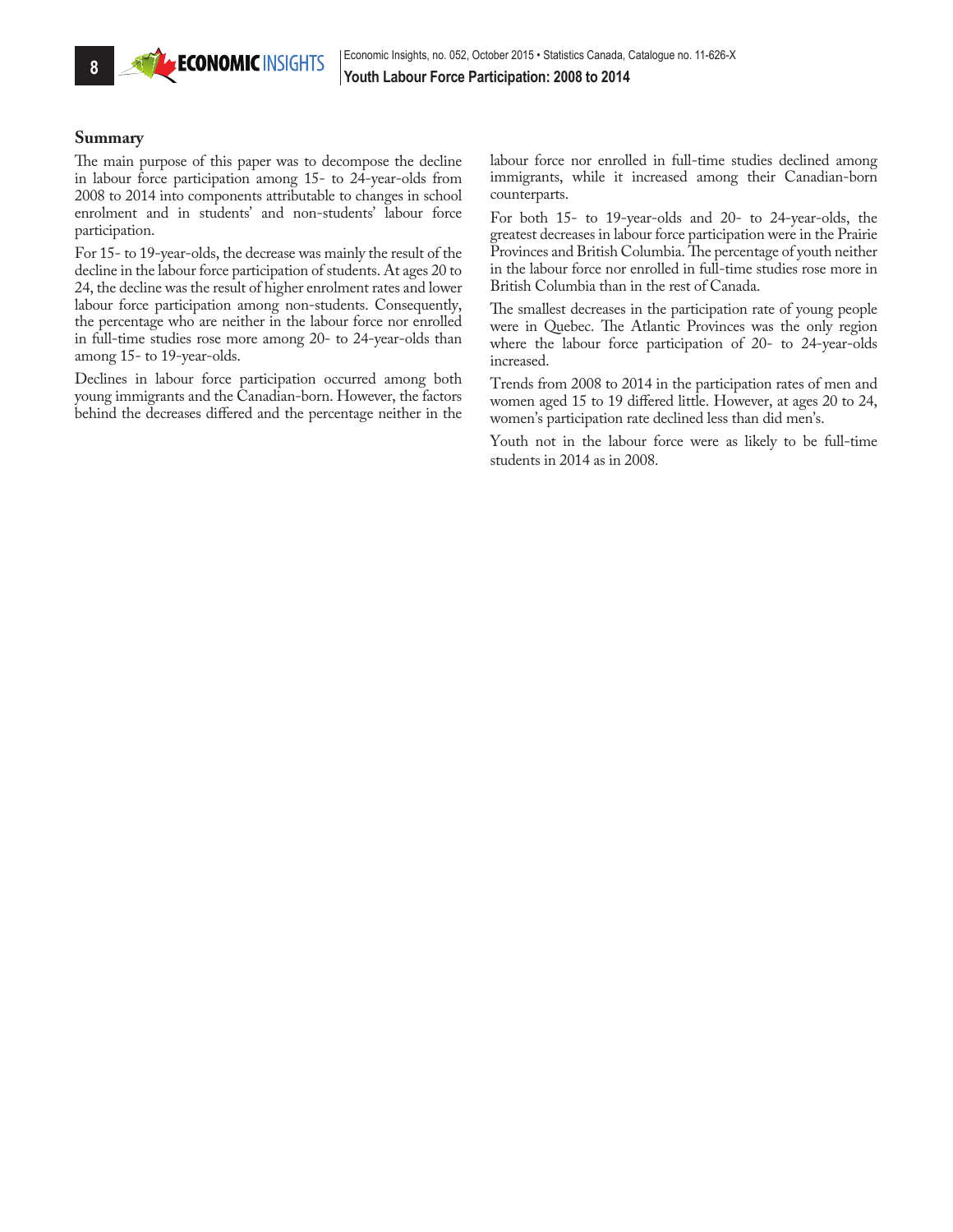## **Appendix**

#### **Methodology**

A standard accounting framework is used, similar to that used in Cheung, Granovsky and Velasco (2015)<sup>15</sup> and in Jennings  $(1998)$ ,<sup>16</sup> to decompose changes in the participation rate of young people into four components: a component attributable to changes in enrolment rates for full-time studies; a component attributable to changes in the participation rate of students; a component attributable to changes in the participation rate of non-students; and a component attributable to interactions between the effects of the enrolment rates and participation rates of students and non-students.

The participation rate may be expressed as:

$$
P_t = E_t * (P_{e,t}) + (1 - E_t) * (P_{ne,t})
$$

where:

*Pt* = overall participation rate in year *t*

 $E_t$  = enrolment rate in year *t* 

 $P_{et}$  = participation rate of students in year *t* 

 $P_{net}$  = participation rate of non-students in year *t* 

The difference between years *t – i* and *t* may therefore be expressed as follows:

$$
\Delta P_{t,t-i} = \Delta \Big[ E_t^* \left( P_{e,t} \right) \Big] + \Delta \Big[ \left( 1 - E_t \right)^* \left( P_{ne,t} \right) \Big]
$$
\n
$$
\Delta P_{t,t-i} = \Big[ \Delta E_t^* \left( P_{e,t-i} \right) + \Delta \left( 1 - E_t \right)^* \left( P_{ne,t-i} \right) \Big]
$$
\n
$$
+ \Big[ \Delta P_{e,t}^* \left( E_{t-i} \right) \Big]
$$
\n
$$
+ \Big[ \Delta P_{ne,t}^* \left( 1 - E_{t-i} \right) \Big]
$$
\n
$$
+ \Big[ \Big( \Delta E_t^* \Delta P_{e,t} \Big)^* \left( \Delta \left( 1 - E_t \right)^* \Delta P_{ne,t} \right) \Big]
$$

The first term is the component of the change in the participation rate attributable to changes in enrolment rates; the second term is the component attributable to changes in the labour force participation of enrolled students; and the third term is the component attributable to changes in the labour force participation of non-students. The fourth term is the component attributable to the interaction between the effects of changes in the enrolment rate and labour force participation among enrolled students and non-students. The contribution of the interaction term to the overall change in the participation rate is generally very small—although it appears in the charts, it is not considered in the analysis.





Source: Statistics Canada, Labour Force Survey (CANSIM tables 282-0002 and 282-0095). Note: School-year participation rates are averages for the months of January to April and September to December

15. In Cheung, Granovsky and Velasco (2015), part-time students are considered to be enrolled students; in this study, only full-time students are considered to be enrolled students.

<sup>16.</sup> As in this study, Jennings (1998) decomposes the decrease in the participation rate from 1989 to 1997 into components attributable to changes in enrolment rates, in the labour force participation of enrolled students and in the labour force participation of non-students. The methodology is the same as in this study, except that Jennings does not explicitly estimate the interaction effects. Jennings' results are very close to the results presented here.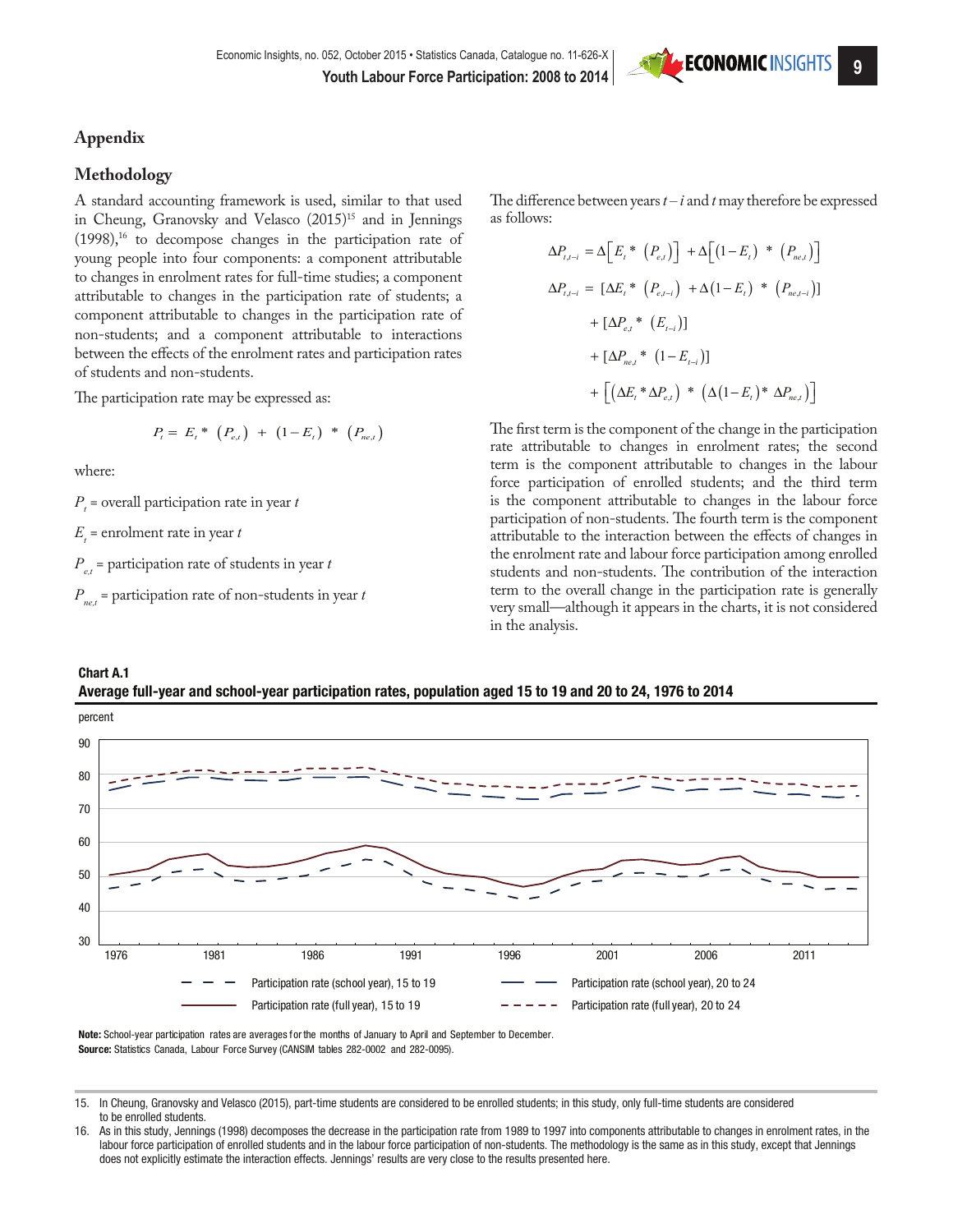





Source: Statistics Canada, Labour Force Survey, annual tabulations based on the months of January to April and September to December.



Participation rate **Enrolment rate Enrolment rate** 

Participation rate (students) and resolution rate (non-students) and resolution rate (non-students)



Source: Statistics Canada, Labour Force Survey, annual tabulations based on the months of January to April and September to December.

 $\cdot$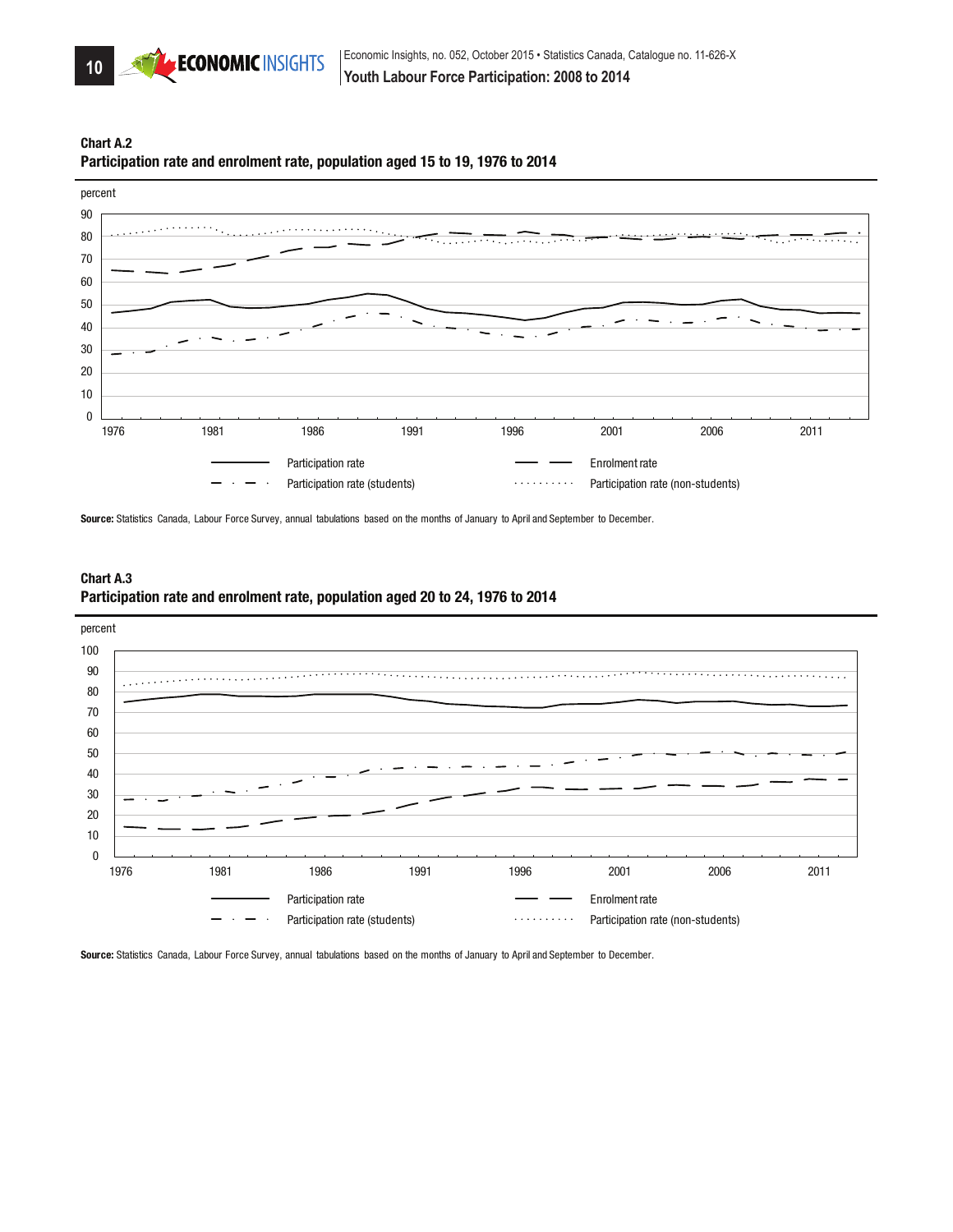

### Table A.1

#### Participation rate and enrolment rate, population aged 15 to 19, 1989 to 1997 and 2008 to 2014

|                                                 | 1989 | 1997       | Change  | 2008 | 2014    | Change     |  |
|-------------------------------------------------|------|------------|---------|------|---------|------------|--|
|                                                 |      | percentage |         |      |         | percentage |  |
|                                                 |      | percent    | points  |      | percent | points     |  |
| Canada                                          |      |            |         |      |         |            |  |
| Participation rate                              | 55.0 | 43.3       | $-11.7$ | 52.5 | 46.4    | $-6.1$     |  |
| <b>Enrolment rate</b>                           | 76.2 | 82.1       | 5.9     | 78.9 | 81.5    | 2.6        |  |
| Participation rate (students)                   | 46.3 | 35.8       | $-10.5$ | 44.8 | 39.4    | $-5.4$     |  |
| Participation rate (non-students)               | 82.9 | 78.1       | $-4.9$  | 81.3 | 77.3    | $-4.0$     |  |
| Percentage neither in labour force nor enrolled | 4.1  | 3.9        | $-0.1$  | 4.0  | 4.2     | 0.2        |  |
| Men                                             |      |            |         |      |         |            |  |
| Participation rate                              | 56.5 | 44.0       | $-12.5$ | 50.7 | 44.5    | $-6.1$     |  |
| <b>Enrolment rate</b>                           | 75.0 | 80.5       | 5.6     | 76.6 | 79.0    | 2.3        |  |
| Participation rate (students)                   | 46.2 | 34.6       | $-11.6$ | 40.7 | 35.3    | $-5.4$     |  |
| Participation rate (non-students)               | 87.2 | 82.8       | $-4.5$  | 83.3 | 79.1    | $-4.2$     |  |
| Percentage neither in labour force nor enrolled | 3.2  | 3.4        | 0.2     | 3.9  | 4.4     | 0.5        |  |
| Women                                           |      |            |         |      |         |            |  |
| Participation rate                              | 53.5 | 42.7       | $-10.8$ | 54.5 | 48.4    | $-6.0$     |  |
| <b>Enrolment rate</b>                           | 77.5 | 83.7       | 6.2     | 81.2 | 84.1    | 3.0        |  |
| Participation rate (students)                   | 46.3 | 36.9       | $-9.4$  | 48.9 | 43.5    | $-5.4$     |  |
| Participation rate (non-students)               | 78.0 | 72.2       | $-5.8$  | 78.6 | 74.7    | $-3.9$     |  |
| Percentage neither in labour force nor enrolled | 5.0  | 4.5        | $-0.4$  | 4.0  | 4.0     | 0.0        |  |
| <b>Atlantic</b>                                 |      |            |         |      |         |            |  |
| Participation rate                              | 39.7 | 32.6       | $-7.1$  | 49.5 | 44.4    | $-5.1$     |  |
| <b>Enrolment rate</b>                           | 77.3 | 84.7       | 7.5     | 81.0 | 82.7    | 1.7        |  |
| Participation rate (students)                   | 29.7 | 26.5       | $-3.3$  | 42.4 | 37.9    | $-4.5$     |  |
| Participation rate (non-students)               | 73.4 | 66.4       | $-7.0$  | 79.8 | 75.6    | $-4.2$     |  |
| Percentage neither in labour force nor enrolled | 6.1  | 5.1        | $-0.9$  | 3.8  | 4.2     | 0.4        |  |
| Quebec                                          |      |            |         |      |         |            |  |
| Participation rate                              | 47.9 | 35.4       | $-12.5$ | 53.4 | 50.8    | $-2.6$     |  |
| <b>Enrolment rate</b>                           | 74.0 | 82.7       | 8.7     | 78.4 | 83.4    | 5.1        |  |
| Participation rate (students)                   | 37.1 | 27.4       | $-9.7$  | 45.1 | 45.2    | 0.1        |  |
| Participation rate (non-students)               | 78.7 | 74.0       | $-4.7$  | 83.2 | 78.9    | $-4.3$     |  |
| Percentage neither in labour force nor enrolled | 5.6  | 4.5        | $-1.1$  | 3.6  | 3.5     | $-0.1$     |  |
| <b>Ontario</b>                                  |      |            |         |      |         |            |  |
| Participation rate                              | 60.5 | 45.8       | $-14.7$ | 49.2 | 43.2    | $-6.0$     |  |
| <b>Enrolment rate</b>                           | 81.1 | 85.3       | 4.2     | 82.8 | 85.5    | 2.7        |  |
| Participation rate (students)                   | 54.5 | 40.5       | $-14.0$ | 43.6 | 37.7    | $-5.8$     |  |
| Participation rate (non-students)               | 86.2 | 76.3       | $-9.9$  | 76.6 | 75.7    | $-0.9$     |  |
| Percentage neither in labour force nor enrolled | 2.6  | 3.5        | 0.9     | 4.0  | 3.5     | $-0.5$     |  |
| Prairies                                        |      |            |         |      |         |            |  |
| Participation rate                              | 57.9 | 53.1       | $-4.9$  | 59.4 | 50.0    | $-9.4$     |  |
| <b>Enrolment rate</b>                           | 71.2 | 75.3       | 4.1     | 71.9 | 75.2    | 3.4        |  |
| Participation rate (students)                   | 47.5 | 42.3       | $-5.2$  | 49.4 | 39.7    | $-9.7$     |  |
| Participation rate (non-students)               | 83.7 | 85.9       | 2.2     | 84.8 | 81.3    | $-3.5$     |  |
| Percentage neither in labour force nor enrolled | 4.7  | 3.5        | $-1.2$  | 4.3  | 4.6     | 0.4        |  |
| <b>British Columbia</b>                         |      |            |         |      |         |            |  |
| Participation rate                              | 61.4 | 45.6       | $-15.8$ | 53.4 | 45.2    | $-8.1$     |  |
| <b>Enrolment rate</b>                           | 71.2 | 79.2       | 8.1     | 76.0 | 73.9    | $-2.1$     |  |
| Participation rate (students)                   | 49.9 | 36.3       | $-13.6$ | 43.8 | 35.2    | $-8.6$     |  |
| Participation rate (non-students)               | 89.9 | 81.3       | $-8.7$  | 83.5 |         | $-10.0$    |  |
|                                                 |      |            |         |      | 73.5    |            |  |
| Percentage neither in labour force nor enrolled | 2.9  | 3.9        | 1.0     | 4.0  | $6.9\,$ | 3.0        |  |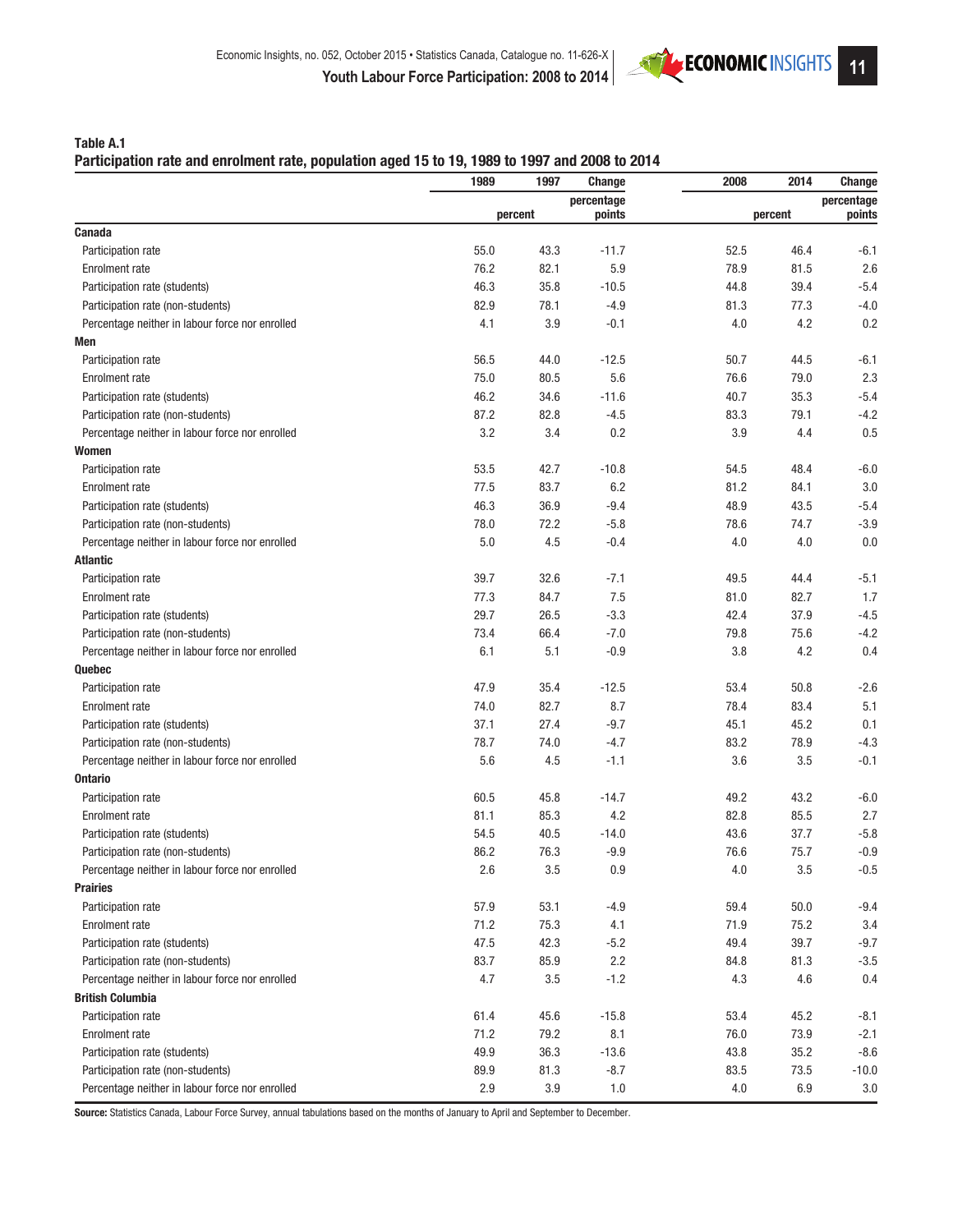

#### Table A.2

#### Participation rate and enrolment rate, population aged 20 to 24, 1989 to 1997 and 2008 to 2014

|                                                 | 1989    | 1997    | Change     | 2008    | 2014      | Change     |
|-------------------------------------------------|---------|---------|------------|---------|-----------|------------|
|                                                 |         |         | percentage |         |           | percentage |
|                                                 |         | percent | points     | percent |           | points     |
| Canada                                          |         |         |            |         |           |            |
| Participation rate                              | 79.1    | 72.7    | $-6.4$     | 75.8    | 73.7      | $-2.2$     |
| <b>Enrolment</b> rate                           | 21.6    | 33.9    | 12.4       | 34.2    | 37.6      | 3.3        |
| Participation rate (students)                   | 42.7    | 44.2    | 1.5        | 51.2    | 51.2      | $-0.1$     |
| Participation rate (non-students)               | 89.1    | 87.3    | $-1.8$     | 88.6    | 87.2      | $-1.4$     |
| Percentage neither in labour force nor enrolled | 8.6     | 8.4     | $-0.2$     | 7.5     | 8.0       | 0.5        |
| Men                                             |         |         |            |         |           |            |
| Participation rate                              | 81.9    | 76.2    | $-5.7$     | 78.2    | 74.9      | $-3.3$     |
| <b>Enrolment rate</b>                           | 22.5    | 32.6    | 10.1       | 30.4    | 33.4      | 3.0        |
| Participation rate (students)                   | 41.0    | 42.2    | 1.2        | 47.0    | 45.4      | $-1.6$     |
| Participation rate (non-students)               | 93.8    | 92.7    | $-1.1$     | 91.8    | 89.7      | $-2.2$     |
| Percentage neither in labour force nor enrolled | 4.8     | 4.9     | 0.1        | 5.7     | 6.9       | 1.2        |
| Women                                           |         |         |            |         |           |            |
| Participation rate                              | 76.2    | 69.0    | $-7.2$     | 73.4    | 72.4      | $-1.0$     |
| <b>Enrolment rate</b>                           | 20.6    | 35.3    | 14.7       | 38.2    | 41.9      | 3.7        |
| Participation rate (students)                   | 44.6    | 46.1    | 1.5        | 54.7    | 56.0      | 1.3        |
| Participation rate (non-students)               | 84.4    | 81.5    | $-2.8$     | 84.9    | 84.3      | $-0.7$     |
| Percentage neither in labour force nor enrolled | 12.4    | 12.0    | $-0.5$     | 9.3     | 9.2       | $-0.2$     |
| Atlantic                                        |         |         |            |         |           |            |
| Participation rate                              | 72.6    | 66.3    | $-6.3$     | 72.6    | 73.6      | 1.0        |
| <b>Enrolment rate</b>                           | 18.8    | 30.1    | 11.3       | 32.7    | 31.7      | $-1.0$     |
| Participation rate (students)                   | 31.9    | 30.6    | $-1.2$     | 43.3    | 42.0      | $-1.4$     |
| Participation rate (non-students)               | 82.1    | 81.7    | $-0.4$     | 86.7    | 88.2      | 1.5        |
| Percentage neither in labour force nor enrolled | 14.6    | 12.8    | $-1.7$     | 8.9     | 8.0       | $-0.9$     |
| Quebec                                          |         |         |            |         |           |            |
| Participation rate                              | 77.4    | 70.6    | $-6.8$     | 76.5    | 75.7      | $-0.8$     |
| <b>Enrolment rate</b>                           | 22.0    | 36.8    | 14.8       | 38.4    | 43.4      | 5.0        |
| Participation rate (students)                   | 41.5    | 44.1    | 2.6        | 58.2    | 60.8      | 2.6        |
| Participation rate (non-students)               | 87.6    | 86.1    | $-1.5$     | 88.0    | 87.2      | $-0.8$     |
| Percentage neither in labour force nor enrolled | 9.7     | 8.8     | $-0.9$     | 7.4     | 7.2       | $-0.2$     |
| <b>Ontario</b>                                  |         |         |            |         |           |            |
| Participation rate                              | 80.5    | 72.8    | $-7.7$     | 73.4    | 71.3      | $-2.0$     |
| <b>Enrolment rate</b>                           | 23.9    | 38.1    | 14.2       | 37.0    | 40.3      | 3.3        |
| Participation rate (students)                   | 46.6    | 47.4    | 0.8        | 49.0    | 48.6      | $-0.4$     |
| Participation rate (non-students)               | 91.1    | 88.4    | $-2.7$     | 87.7    | 86.7      | $-1.0$     |
| Percentage neither in labour force nor enrolled | $6.8\,$ | $7.2\,$ | 0.4        | 7.8     | $\rm 8.0$ | 0.2        |
| Prairies                                        |         |         |            |         |           |            |
| Participation rate                              | 79.8    | 77.7    | $-2.1$     | 80.9    | 77.4      | $-3.5$     |
| <b>Enrolment</b> rate                           | 19.8    | 27.4    | 7.6        | 24.9    | 28.3      | 3.4        |
| Participation rate (students)                   | 39.5    | 45.7    | 6.1        | 52.2    | 50.5      | $-1.7$     |
| Participation rate (non-students)               | 89.7    | 89.8    | 0.1        | 90.4    | 88.0      | $-2.3$     |
| Percentage neither in labour force nor enrolled | 8.3     | 7.4     | $-0.9$     | 7.2     | 8.6       | 1.4        |
| <b>British Columbia</b>                         |         |         |            |         |           |            |
| Participation rate                              | 82.4    | 73.8    | $-8.6$     | 76.2    | 72.0      | $-4.2$     |
| Enrolment rate                                  | 17.1    | 27.7    | 10.6       | 33.6    | 35.0      | 1.4        |
| Participation rate (students)                   | 42.9    | 39.5    | $-3.4$     | 48.3    | 44.6      | $-3.7$     |
| Participation rate (non-students)               | 90.5    | 86.9    | $-3.6$     | 90.4    | 86.8      | $-3.6$     |
| Percentage neither in labour force nor enrolled | $7.9\,$ | $9.5\,$ | 1.6        | 6.4     | 8.6       | 2.2        |